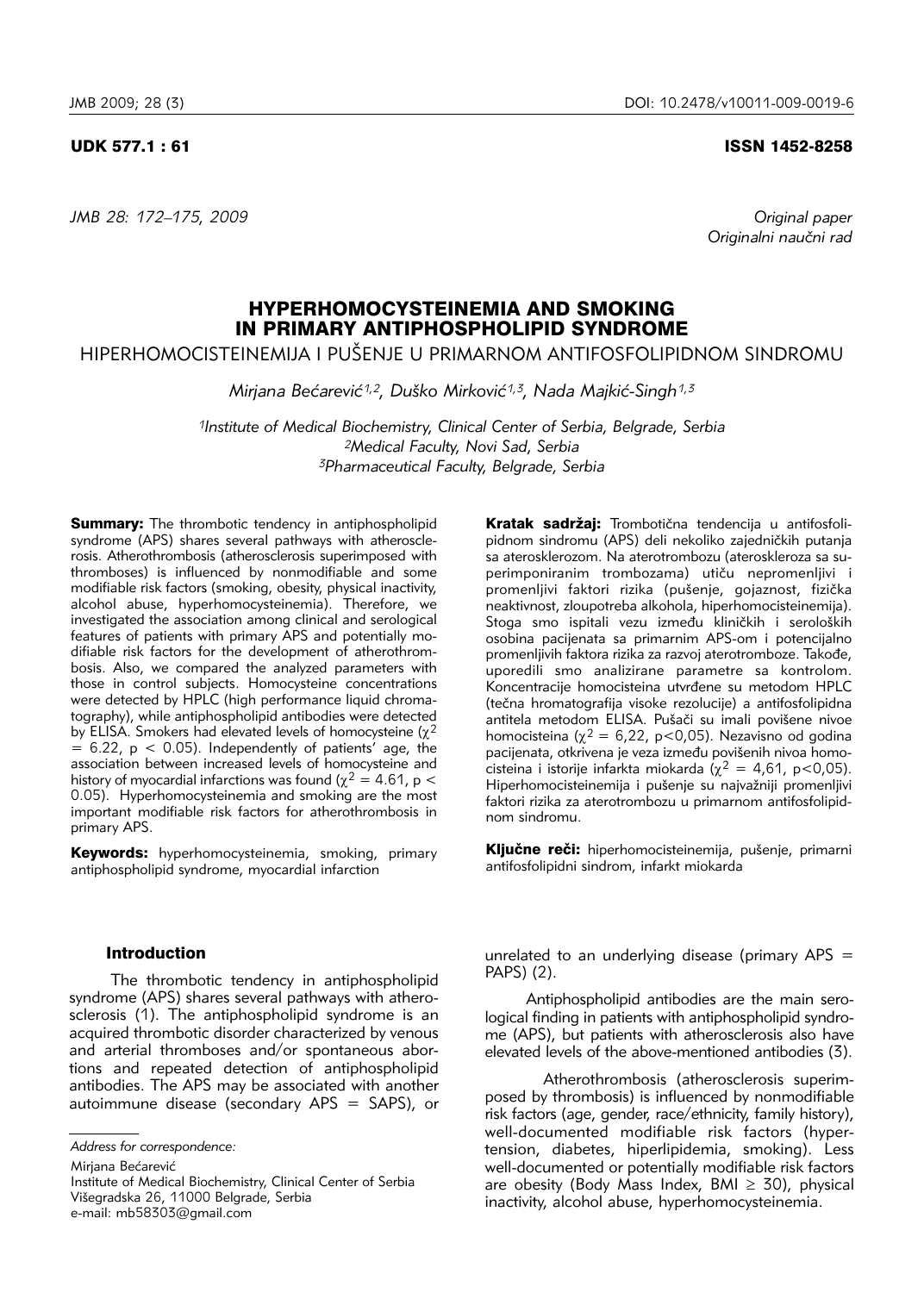The aim of this study was to investigate the association among the clinical and serological features of patients with primary antiphospholipid syndrome (PAPS) and potentially modifiable risk factors for the development of atherothrombosis. Also, we compared the analyzed parameters with those in healthy control subjects.

# Patients and Methods

This study included 33 patients (24 women and nine men) with primary antiphospholipid syndrome, according to the updated and revised Sapporo criteria (4, 5). The mean age of the analyzed patients was 41  $\pm$  14, the age ranging from 21 to 78 years. Also, this study included 28 healthy control subjects (21 women and seven men). The mean age of the control subjects was  $37 \pm 12$ , ranging from 18 to 72 years.

The criterion for the selection of sera for this study was similar age of all participants. Exclusion criteria for control subjects were the presence of acute or chronic diseases and taking medications, because we wanted to avoid any possible interference with the analyzed parameters. Regarding the fact that APS is a chronic, autoimmune disease, investigated patients were on antithrombotic drugs and/or oral anticoagulants for which no interaction with the analyzed parameters has been reported. Last dose of the previously mentioned medications was taken 12h before venipuncture.

Our study was approved by the local Ethical Committee and all participants provided signed informed consent.

The weight status of the patients is defined by the body mass index (BMI) (weight (kilograms) divided

|                   |                                  | Patients<br>$(n = 33)$ | Control<br>subjects<br>$(n = 28)$ |
|-------------------|----------------------------------|------------------------|-----------------------------------|
| Smoking           | Smokers                          | 10/33                  | 9/28                              |
|                   | Nonsmokers                       | 23/33                  | 19/28                             |
| BMI <sup>*</sup>  | < 25<br>$25 - 29.9$<br>$\geq 30$ | 14/33                  | 27/28                             |
|                   |                                  | 16/33                  | 1/28                              |
|                   |                                  | 3/33                   | 0/28                              |
| Physical activity | Training<br>Recreative           | 0/33                   | 6/28                              |
|                   |                                  | 3/33                   | 3/28                              |
|                   | Passive                          | 30/33                  | 19/28                             |
| Alcohol           | Abstention<br>Ocassionally       | 32/33                  | 23/28                             |
|                   |                                  | 1/33                   | 5/28                              |

Table I Features of investigated subjects.

\* BMI (Body Mass Index), calculated on the basis of data for weight and height of the analyzed subjects, according to formula  $m(kg)/h^2(m)$ 

by the square of height in meters). Persons with a BMI of 25 to 29.9 kg/m2 are classified as being overweight, and those with a BMI of  $\geq$  30 are classified as being obese (6).

Features of the investigated subjects are shown in *Table I.*

#### *Methods*

After overnight fasting (12 hours) and after 24 hours without intensive physical activity, blood samples were collected for serum and plasma from an arm vein (antecubital vein), and then centrifuged for 10 minutes at 3000 revolutions per minute. For the purpose of avoiding falsely positive higher levels of homocysteine, serum was separated from coagulum in 45 minutes (7).

Concentrations of homocysteine were detected by HPLC (high performance liquid chromatography) using commercial reagents from BIORAD, München, Germany and the fluorescent detector Hewlett-Packard 1046A.

Anticardiolipin antibodies of the IgG and of the IgM isotype were determined using commercial kits of Varelisa Pharmacia Deutschland GmbH, Diagnostics Division, Freiburg, Germany. Commercial kits from IMTEC Immunodiagnostica, GmbH, Berlin, Germany, were used for the determination of antib2glycoprotein I antibodies of the IgG and the IgM isotype (8, 9).

The presence of lupus anticoagulant was estimated according to the recommendations of the Interna tional Society of Thrombosis and Haemostasis (10).

#### *Statistical analysis*

Continous variables were expressed as mean ± SD. Descriptive statistics were used to summarize the clinical characteristics of patients with PAPS. The association between the clinical features of APS and analyzed parameters was examined by  $\chi^2$ -test, Mann-Whitney or t-test, when appropriate. The correlation between two quantitative variables was determined with the Spearman's correlation test. Logistic regression was performed with the APS-related clinical events as the dependent variable and those investigated parameters whose association with the clinical event was statistically significant in the preceding analysis as the independent variables. Comparison among the groups of investigated subjects was done by Mann-Whitney or t-test, when appropriate. In all of the above-mentioned tests,  $p < 0.05$  was considered statistically significant (11). Analyses were conducted in SPSS 10 (SPSS, Inc, Chicago, IL, USA).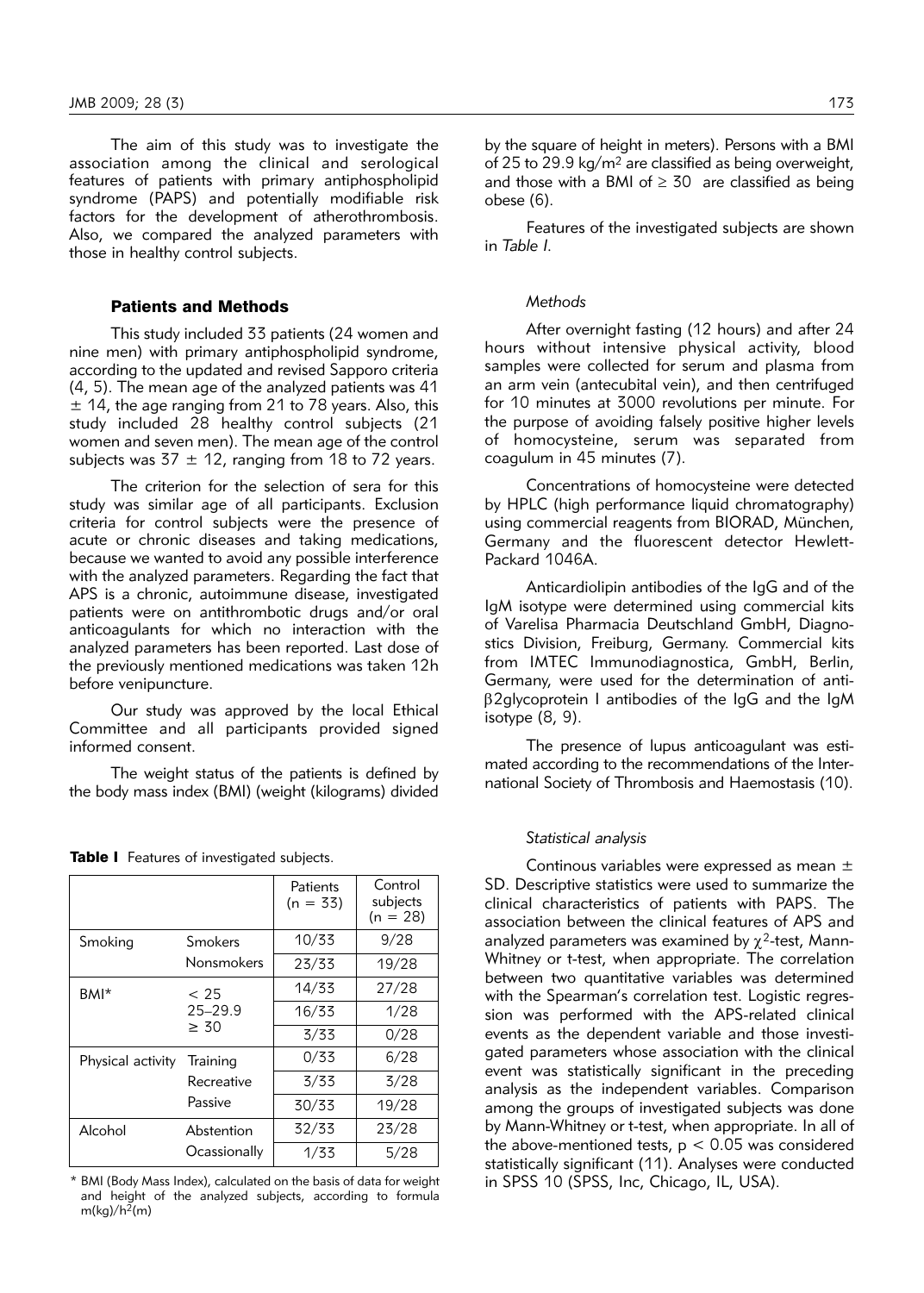# **Results**

Arterial events were present in 60.61% (20/33) of the investigated patients while non-arterial events were present in 39.39% (13/33) of patients. Myocardial infarctions were present in 30% (6/20), while cere bro vascular insults and peripheral arterial thromboses were present in 70% (14/20) of patients with arterial events. Deep venous thromboses complicated by pulmonary emboli were present in 53.85% (7/13) and recurrent abortions were present in 46.15% (6/13) of patients with non-arterial events.

In the analyzed patients, independently of their age, we found an association between increased levels of homocysteine and history of myocardial infarction ( $\chi^2 = 4.61$ , p < 0.05), but logistic regression failed to confirm the strength of the association.

Homocysteine concentrations did not correlate with the concentrations of antiphospholipid antibodies.

Patients with PAPS in comparison to control subjects had significantly elevated concentrations (U/mL) of: anticardiolipin antibodies of the IgG isotype  $[(193.10 \pm 173.47)$  vs.  $(14.98 \pm 9.12)$ , p < 0.001], anticardiolipin antibodies of the IgM isotype  $((184.76 \pm 190.92) \text{ vs. } (11.22 \pm 6.69), \text{ p} < 0.001),$ anti- $\beta$ 2gpl antibodies of the IgG isotype ((32.57  $\pm$ 37.70) vs.  $(3.13 \pm 1.82)$ , p < 0.001), anti- $\beta$ 2qpl antibodies of the IgM isotype ((20.63  $\pm$  35.41) vs.  $(1.97 \pm 1.19)$ , p < 0.001).

No statistically significant difference was found between the mean concentrations ( $\mu$ mol/L) of homocy steine in PAPS patients and in healthy control subjects  $[(10.86 \pm 3.69)$  vs.  $(9.39 \pm 2.01)$ , t-test, p = not significant].

Only 9.09% (3/33) of the investigated patients and none of the control subjects were obese, which is shown in *Table I*.

Alcohol abusers were not among the analyzed subjects. Only 3.03% (1/33) of the analyzed patients and 17.85% (5/28) of the control subjects were occasionally consuming alcohol.

Among the analyzed subjects, 30.30% (10/33) of patients and 32.14% (9/28) of control subjects were smokers. Compared to nonsmokers, smokers had elevated levels of homocysteine ( $\chi^2$  = 6.22, p < 0.05), although the logistic regression could not confirm the strength of this finding.

#### **Discussion**

Previously it was reported that elevated plasma homocysteine is an independent risk factor for peripheral vascular, cerebrovascular and coronary heart disease. The increased risk of CHD associated with homocysteine is additive to that of conventional vascular risk factors (12). According to Avivi (13), elevated levels of homocysteine were associated with thromboembolic complications and Stauffenberger et al. (14) showed that levels of homocysteine are in correlation with the rate of progression of coronary arteries stenosis in women. In the analyzed patients, independently of their age, we found an association between the increased levels of homocysteine and history of myocardial infarctions. We did not find any difference in the mean concentrations of homocysteine between the PAPS patients and control subjects.

Smoking has both acute effects on the risk of thrombus formation in narrowed arteries and chronic effects related to an increased burden of atheroscle rosis (15), and the significant association between homocysteine and thromboses was reported (16). Thromboses are the main clinical finding in PAPS and the patients who were smokers had increased concentrations of homocysteine.

According to Sofi et al. (17) leisure time physical activity is inversely related to BMI obesity is associated with passive life and generally it is a predisposition for cardiovascular diseases. Among the analyzed patients with PAPS, only 9.09% had BMI  $\ge$ 30 and no association between obesity and the analy zed parameters was found.

Our results suggest that among the investigated modifiable risk factors for the development of atherothrombosis, hyperhomocysteinemia and smoking are the most important in patients with primary antiphospholipid syndrome. Although the results could be considered as preliminary because of the relatively small number of subjects involved, we strongly recommend that smoking cessation, as well as determination of homocysteine levels and their normalization to recommended values, should be advised to all patients with the primary antiphospholipid syndrome.

*Acknowledgement:* The present work was supported by the Ministry of Science and Environmental Protection of Serbia, on the basis of contract No145010.